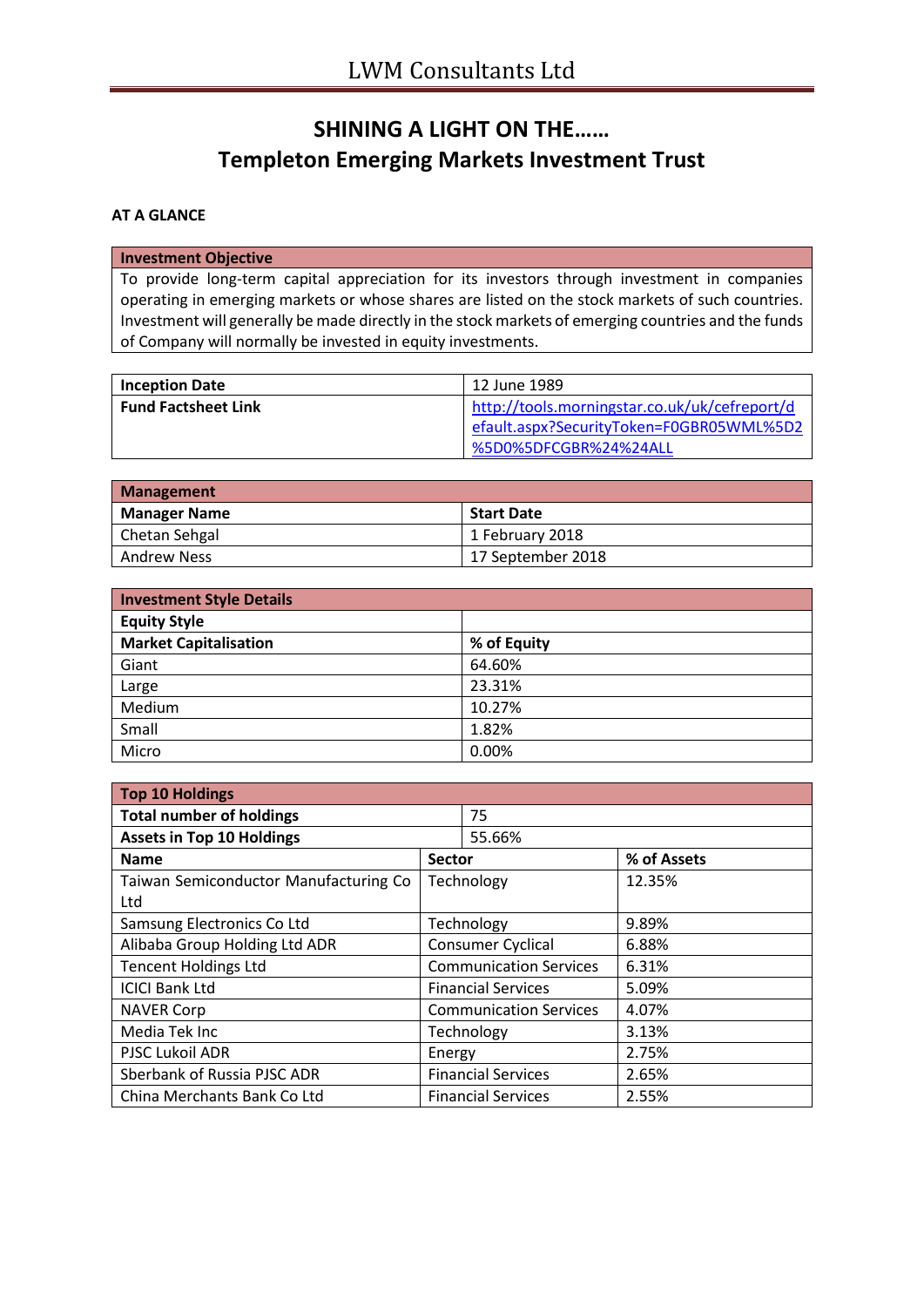| <b>Volatility Measurements</b> |        |
|--------------------------------|--------|
| 3-Yr Std Dev (volatility)      | 17.66% |
| 3-Yr Mean Return (average)     | 10.56% |

#### **FUND PERFORMANCE**

Performance from 1 January 2016 to 30 November 2021:

|                                                                        | 2016   | 2017   | 2018       | 2019   | 2020   | 2021     |
|------------------------------------------------------------------------|--------|--------|------------|--------|--------|----------|
| <b>Templeton Emerging</b><br><b>Markets Investment</b><br><b>Trust</b> | 47.85% | 32.49% | $-10.70\%$ | 27.12% | 17.09% | $-6.40%$ |
| <b>MSCI EM NR USD</b>                                                  | 32.63% | 25.40% | $-9.27%$   | 13.86% | 14.65% | $-1.16%$ |

Performance over 12 months, 3 years, 5 years and since fund manager inception.

|                                   | 1 year   | 3 years | 5 years | Since fund<br>manager<br>inception |
|-----------------------------------|----------|---------|---------|------------------------------------|
| <b>Templeton Emerging Markets</b> | $-0.81%$ | 35.14%  | 71.75%  | 18.99%                             |
| <b>Investment Trust</b>           |          |         |         |                                    |
| <b>MSCI EM NR USD</b>             | 3.63%    | 25.83%  | 48.77%  | 13.60%                             |

*You should note that past performance is not a reliable indicator of future returns and the value of your investments can fall as well as rise. The total return reflects performance without sales charges or the effects of taxation but is adjusted to reflect all on-going fund expenses and assumes reinvestment of dividends and capital gains. If adjusted for sales charges and the effects of taxation, the performance quoted would be reduced.*

## **UPDATE….**

Templeton see themselves as long term focused, fundamental stock pickers, with a valuation discipline. They will not buy a stock at any price. They are looking for sustainable earnings and structural opportunities and aim to perform across different market environments. They have one of the largest emerging market teams which has meant that having people on the ground they have continued to be able to visit sites and do due diligence during COVID.

They take a long-term view of performance, although they are aware that in the short-term performance has dropped back. Some of the detractors to performance include China Brilliance, which suspended its shares in March 2021. They continue to monitor the business which is a joint venture with BMW.

Other stocks that have come under pressure are Alibaba and Tencent. Both are well diversified and resilient businesses with strong balance sheets, and they believe that the clamp down in China is coming to an end and these will re-rate. Although they are underweight China compared to the index, they have started to add on weakness of share prices.